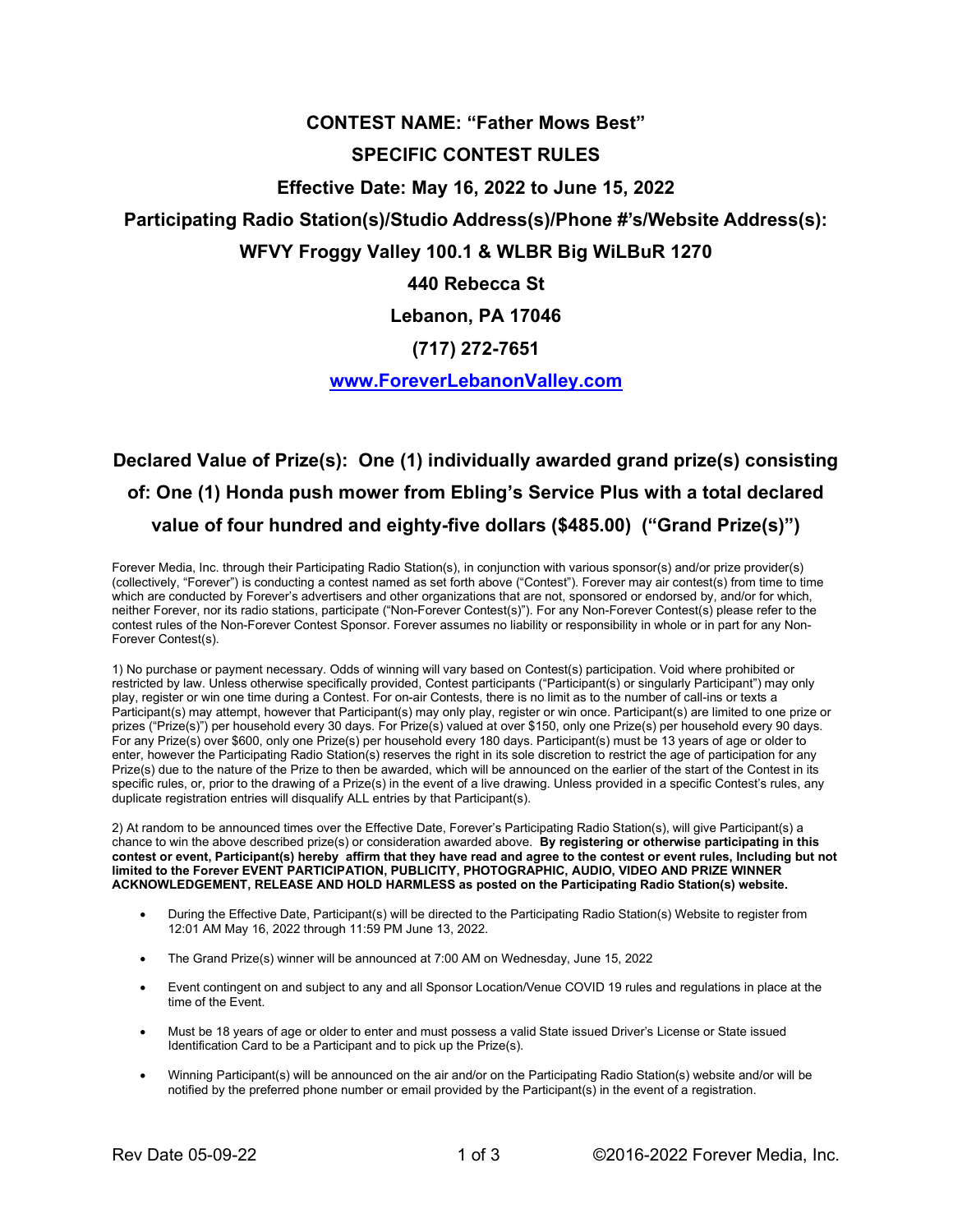- Winners are responsible for completing all required paperwork concerning the delivery of their Prize(s). Including but not limited to the Forever EVENT PARTICIPATION, PUBLICITY, PHOTOGRAPHIC, AUDIO, VIDEO AND PRIZE WINNER ACKNOWLEDGEMENT, RELEASE AND HOLD HARMLESS as posted on the Participating Radio Station(s) website. Prize(s) winners are responsible for any additional expenses beyond the specifics detailed such as transportation to and from the event and parking fees to the venue.
- Prize(s) may be time sensitive. Unless otherwise notified by the Participating Radio Station(s), winner(s) must pick up their Prize(s) on the earlier of: (i) noon two (2) business days prior to the date of a time specific contest, concert, or event, or (ii) thirty (30) days from the Prize(s) award. Proper photo ID will be required to pick up a Prize(s) at the Participating Radio Station(s) or, in the event that a specific Prize(s) must be picked up at a venue will call window, proper Photo ID for that Winner will be required. Winners are hereby advised and acknowledge that Event admission Prize(s) may be issued by the Prize(s) Event Venue in e-ticket or other electronic delivery form, which would require Winners to supply a valid email address to Forever in advance. Winners are responsible for notifying Forever of their receipt of any electronic tickets and agrees to hold Forever harmless from and any all claims regarding the electronic transmittal of any Venue electronic ticket failure or discrepancy.
- If any concert or event is cancelled, no other Prize(s) will be substituted.
- Prize(s) encompassing Restaurant gift certificate(s) have no cash value and may have redemption restrictions such as not being redeemable for purchase of alcohol and/or the gratuity. All restaurant gift certificates Prize(s) Winners are responsible for confirming with the particular restaurant gift certificate venue regarding any restrictions prior to use.
- Winners are responsible for completing all required paperwork concerning the delivery of their Prize(s). Any Forever Contest(s) winner who during the course of a calendar year wins more than \$600 in prizes in the aggregate from Forever and/or a participating Vendor or Sponsor for those Contest(s) will receive an IRS Form 1099 from Forever, or as otherwise specifically provided in the rules for that Contest.
- Prize(s) that might include either a specific or random prize that includes the award of event tickets to a concert venue or other event ("Event") may have varying de minimus declared values that exceed the \$200 Declared Value of Prize(s). In addition, this type of Event may also include a meet and greet and/or backstage pass and/or VIP opportunity on a case-by-case basis. If a meet and greet, backstage pass opportunity is available for a particular Event it will be announced in advance of that Event, and the value of the meet and greet and/or backstage pass will be declared at 150% of the base floor premium seat and included as an add on to the per ticket value ("Prize(s)").
- All Contest Participant(s) are also advised that any Prize(s) for a particular Forever Contest may be supplied by a Record Label, Event Promoter, or other type Sponsor ("Prize(s) Provider"). In such case where the Prize(s) Provider is not a traditional over the air advertiser, the Participating Radio Stations will advise such over the air, during the contest at random times.
- The Forever Participating Radio Station(s) may from time to time work in conjunction with artists, concert promoters and various venues throughout our listening area to provide contestants the opportunity to win tickets and sometimes meet performers or personalities backstage and/or communicate with the performers or personalities via internet or social media as part of a contest or promotion. In such case, the Participating Radio Station(s) will be notified not later than 24 hours prior to the event where possible. This opportunity is at all times subject to the sole discretion of the performer and the controlling venue or the Participating Radio Station(s) and subject to change at any time. With this in mind, there may be situations where the Forever Participating Radio Station(s) and the promoter and/or the venue cannot be held liable for, including but not limited to: changes to the time, place, method, procedure, acts of god, technical or logistical difficulties or cancellation of the event and or applicable interface with the performer or personality interface sessions at any time. In all cases of performer or personality interface, Winner(s) are responsible for arriving or being available for the interface at the predetermined time and may not be intoxicated or under the influence of any substance, Winners that miss the predetermined time or are visibly impaired or act in appropriately as, determined in the sole discretion of the performer, and/or personality, and/or any Forever Media employee and/or artist management at their sole discretion, will forfeit their ability to interface with the artist or performer and will not be awarded any prize substitution or other compensation of any kind.
- Prize(s) may not be exchanged and have no cash value.

3) Any questions or comments regarding the operation of the Contest must be made in writing to Participating Radio Station(s) Operations Director at the Studio Address.

4) All Contest Rules are subject to change at the sole discretion of the Participating Radio Station(s) at their sole discretion. Forever retains the right to cancel this Contest for any reason at any time.

5) A copy of the official rules governing this Contest as well as Forever's General Contest Rules are available at the Participating Studio Address and on the Participating Radio Station(s) website address(s). Copies of the rules can be requested by sending a self-addressed stamped envelope to the Studio Address.